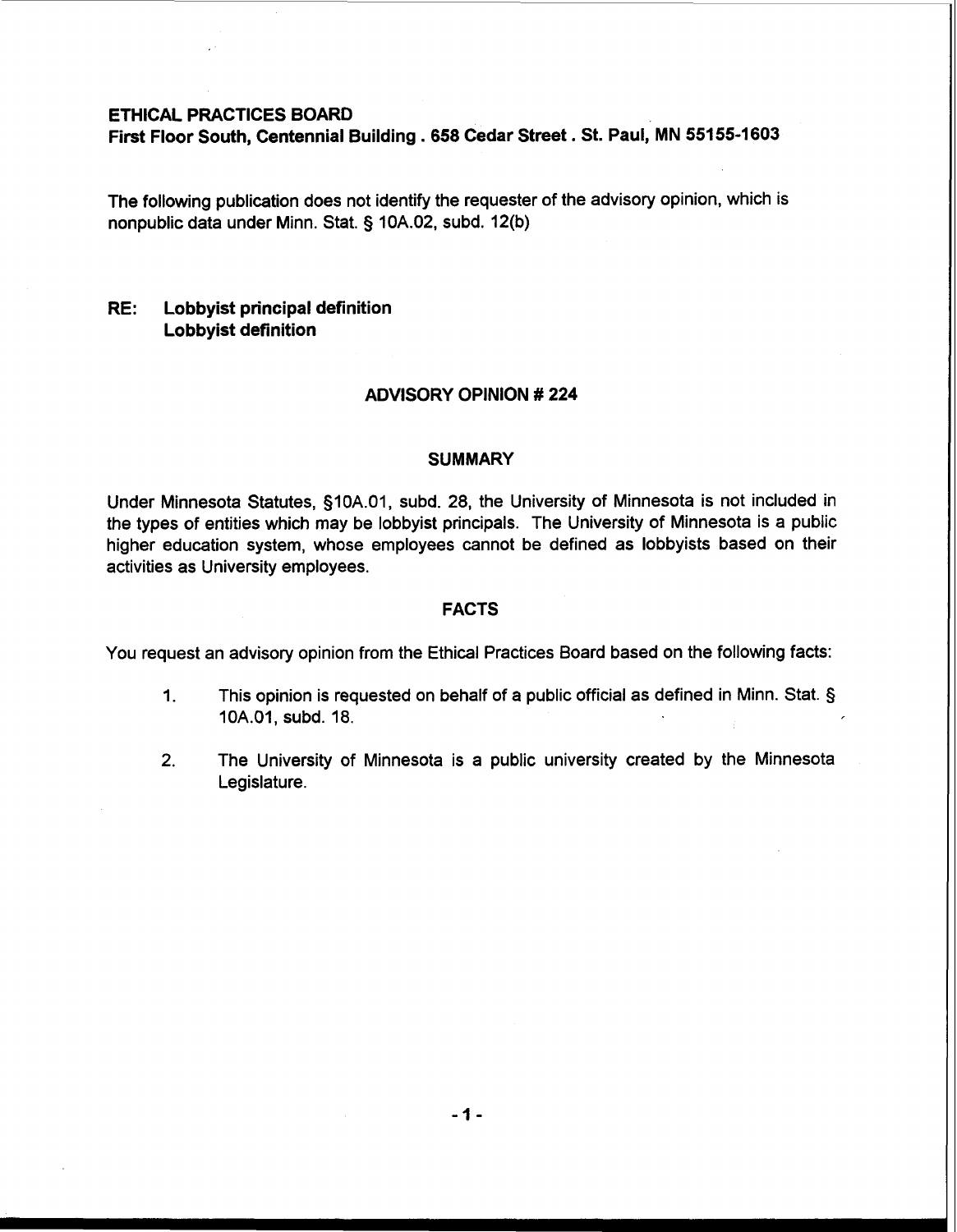## **ISSUE ONE**

Is the University of Minnesota a lobbyist principal under Minn. Stat. § 10A.01, subd. 28?

## **OPINION**

No, the University of Minnesota ("University") is not a lobbyist principal under Minn. Stat. § 10A.01, subd. 28.

Under Minn. Stat. § 10A.01, subd. 28, a "lobbyist principal means an individual or association . . . " (emphasis added).

The University is a constitutionally established institution which is recognized as a unique entity of state government. It is more than "an association" as that phrase is defined in Minn. Stat. § 10A.01, subd. 3. The definition of "association" does not include the state's public higher education systems, or the University specifically.

While the phrase "public higher education system" is not statutorily defined, the plain language of the phrase suggests that the University is included within the entities it encompasses.

In 1990, when the definition of lobbyist principal was established and the definition of lobbyist was revised, the legislature used different language in each of the definitions. A lobbyist principal was "an individual or association . . . " while a lobbyist was an "individual engaged by another individual, association, political subdivision or public higher education system . . .". It is the Board's opinion that the two definitions require consideration of different entities. Under the Minn. Stat. § 10A.01, subd. 28, a public higher education system is not included within the entities which may be lobbyist principals.

## **ISSUE TWO**

Are all employees of the University of Minnesota, regardless of position, excluded from the definition of a lobbyist?

## **OPINION**

An individual cannot become a lobbyist based on the individual's activities as an employee of the University of Minnesota.

Minn. Stat. § 10A.01, subd. 11 (b)(2) excludes from the definition of a lobbyist "an employee of the state, including an employee of any of the public higher education systems".